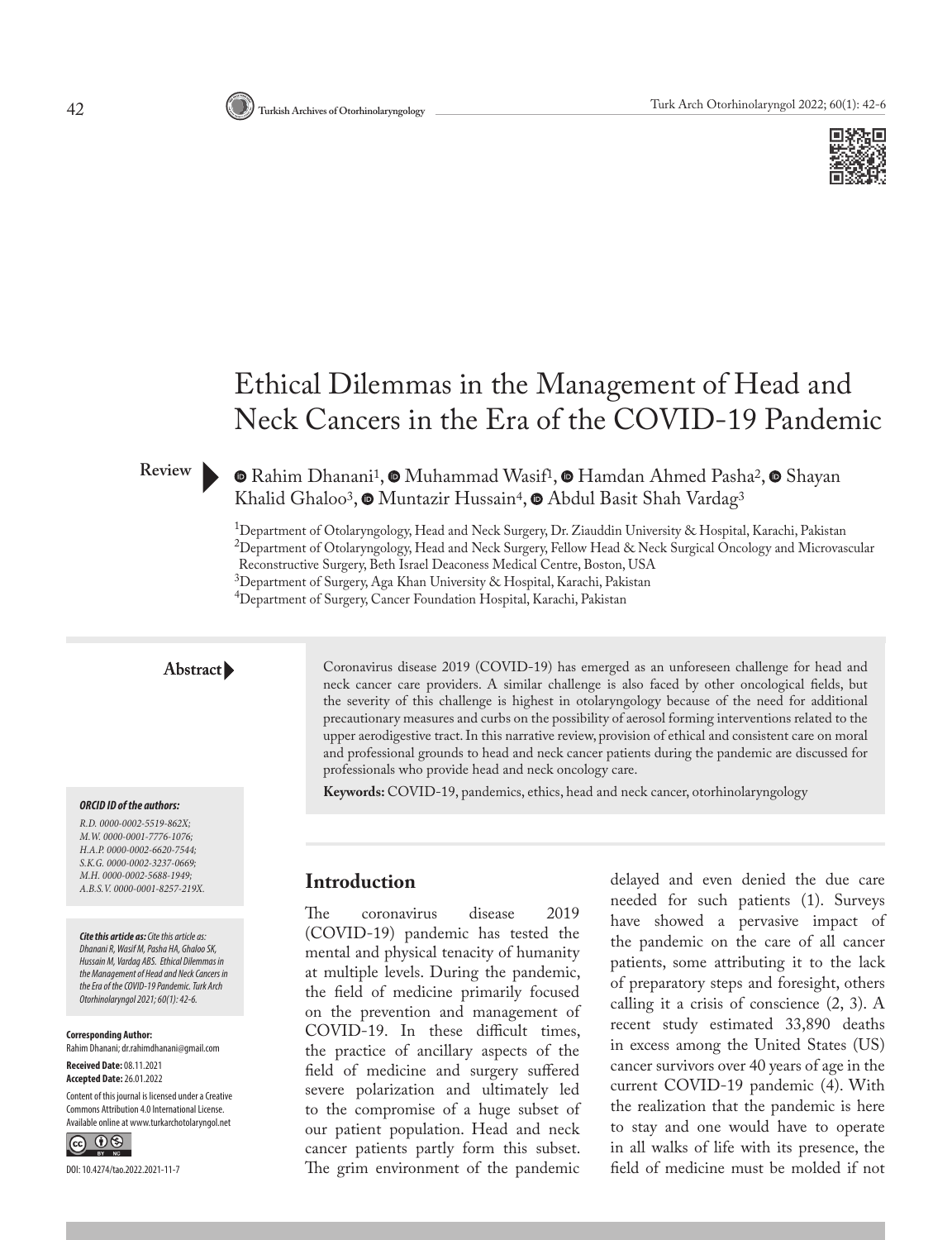transformed in order to ensure effective medical care for all patient subsets. Head and neck cancer care, in order to address the conflicts considering the ongoing ethical issues, needs to standardize the goals of care in the light of the pandemic, and ensure consistency in these principles with apt allocation of the resources. This review intends to highlight the various aspects of head and neck cancer care, including the conflicts of duties for a physician, the balance of clinical ethics and public health ethics, and lastly the goals and the standards of care for such patients while ensuring consistent allocation of resources.

# **Conflict of Duties**

During the pandemic, risks of exposure and contracting the COVID-19 virus have emerged as a great challenge for the clinicians providing care to the patients with head and neck cancers. The risk is higher especially while examining, performing biopsy and treating the diseases of the upper aerodigestive tract. A large number of health professionals were infected in the first cohort (3). Earlier, management, including the head and neck region, and endoscopic examination, biopsy, and surgery were all routinely performed procedures. In the current pandemic, however, the threat of potential aerosol formation of the SARS-CoV-2 virus has created hurdles in performing routine management and requires extra time and a lot of resources. Regularly updated and publishing guidelines and infection control measures confirm the importance of limiting unnecessary exposure of healthcare professionals as well as emphasizing on the protection of the patients (5, 6). For sure, protecting both healthcare workers and patients is our fundamental, professional and ethical responsibility; however, the conditions are yet to be balanced on how to provide the appropriate treatments that patients should receive while protecting healthcare workers.

Healthcare staff providing head and neck oncology care can refer to dynamic online guidelines and resources provided by societies including The American Head and Neck Society, The American Academy of Otolaryngology – Head & Neck Surgery, The American College of Surgeons, The Society of Surgical Oncology and The American Society of Clinical Oncology (3). All these available resources and guidelines emphasize the need to avoid all unnecessary clinical interactions, and to delay or postpone nonessential surgeries and procedures, although, such decisions should be made based on the physician's judgement, the patient's medical condition and the social needs.

While provision of the best standards of care to the patient is the ultimate goal of a healthcare professional, a balance should be maintained between the duty towards the patients and the duty of caring for ourselves and our colleagues. For example, the number of personnel in the operating room

should be limited in such a manner that the surgical procedure can be performed with ease and at the same time not all the team members are at risk. Similarly, those patients who are on regular follow-up can be referred to telemedicine clinics rather than physical follow-ups. Head and neck oncology care providers should understand and recognize the stress of the current ongoing pandemic, and practice efficient selfcare which can be achieved by involvement in clinical activity only as long as deemed necessary for the patient and requires urgent intervention.

### **"Clinical Ethics" vs. "Public Health Ethics"**

Medical ethics requires healthcare providers to consider the preferences of patients, providing maximum benefits to the patients while reducing harms and providing fair treatment options (7). Adhering to these principles has become a major challenge due to the lack of resources during the pandemic. There will be instances where we have to overlook the specific needs of an individual patient because of the obligation to protect the larger population and spare the resources for others. Situations like these highlight the increasing conflict between the principles of clinical and public health ethics (7). Clinical ethics emphasizes a healthy relationship between a patient and doctor and encourages the development of a management plan designed to provide the maximum benefit to an individual patient. In comparison, public health ethics is in the best interest of a larger population even if it turns out to be harmful to an individual patient.

Acceptance of this paradigm shift might prove to be difficult and become an increasing challenge for the head and neck cancer caregivers. Institutions should take lead from the front for smooth and swift shift to a public health framework. It should be distinguished by the oncology community that when the needs of a community outweigh the requirements of an individual patient. Which will ultimately lead to delay in treatment and use of nonstandard management protocols (3).

### **Goals of Care**

Although the standard of care varies institutionally, we should deliver a universal benchmark of the most basic and realistic care goals during the pandemic. Any algorithm design has to address two key factors—protect the patient, the healthcare staff, and the community from COVID-19 and allocate resources fairly to prevent undue delay in the care of a cancer patient (8).

The complexities in the management of head and neck cancers stem from the many treatment options available in terms of surgery, radiation, chemotherapy, or a combination of these. Multidisciplinary tumor teams—comprising specialists from each of these domains—discuss individual patients in the light of the disease and patient-specific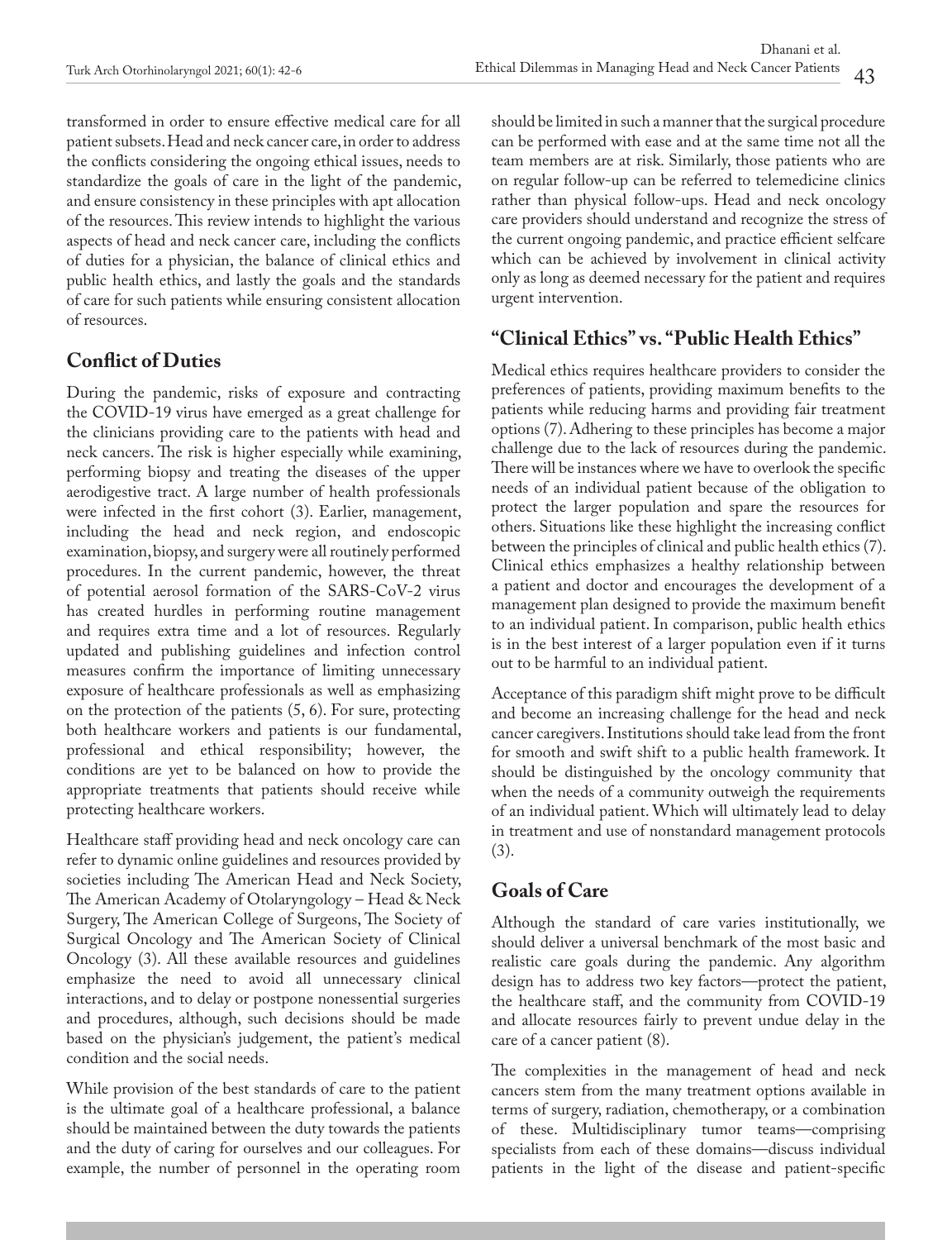factors, and reference rigorous scientific evidence to actualize the treatment pathway (9). These teams' roles of expediting the decision to treat the patient is of utmost importance and typically range from days to weeks. Any further delay can advance the stage and give rise to the need for further imaging and possibly change of treatment modality.

The four pillars of medical ethics—beneficence, nonmaleficence, patient autonomy and justice—place the goal of care to the patient in the center. Thus, individual patients have complete autonomy on deciding their treatment. In an ideal world, this should be unaffected by the availability of healthcare resources, access, and finances. COVID-19 exposed the disparity of these services available to cancer patients—even more strongly in the developing nations. The pandemic turns our perspective to the notion that medicine cannot be practiced in isolation from the world and is a complex interplay between political, economic and social factors influencing medical decisions (10, 11).

Studies today attempt to further characterize molecular level tumor characteristics as targets for therapy; e.g., for immune checkpoint inhibitors such as anti-program death (PD1) Nivolumab was approved by the FDA as a standard of care regimen for patients with platinum refractory recurrent/ metastatic head and neck squamous cell carcinoma (12). Although immunotherapy is currently utilized for palliative measures, deeper understanding might extend them to adjuvant or definitive treatment armamentarium as standard goals of care.

## **Standards of Care**

The National Comprehensive Cancer Network (NCCN) guidelines play a very important part in determining the course of treatment for patients with head and neck cancers. These guidelines are updated at least annually. All these guidelines are derived from evidence which is reviewed. The NCCN guidelines were last updated in April 2021. There has not been enough data regarding COVID-19 to determine the risk to healthcare providers and patients with head and neck cancers.

Any form of treatment, whether surgery, radiotherapy or chemotherapy, comes with its own share of risks. The art of decision making is to weigh the benefits of any treatment against its known risks.

Due to the ongoing pandemic, many committees including the NCCN have come up with solutions that cannot be considered the standard of care. These include cancelling the clinic visits and imaging for routine cancer surveillance, conversion to telemedicine and avoiding aerosol generating procedures in the elective setting (13).

Most of these changes that have been proposed cannot be considered standard of care, but are deemed appropriate in

these circumstances where minimizing exposure has become a priority (14).

These changes may not directly affect the management plan for patients with head and neck cancers, there is a possibility that early detection or recurrences can be missed. The question remains whether this risk is justified by the need to reduce exposure to COVID-19.

# **Consistency of Ethical Principles**

Management of head and neck cancers requires a multidisciplinary care team including surgeons, radiation and medical oncologists, physiotherapists, psychologists, and nutritionists. Besides these main stakeholders there are many other members of the hospital care staff that are involved in the care of these patients including the nursing staff, healthcare assistants and intensive care specialists. Many factors need to be taken in account while taking decisions in the management of the patients with head and neck cancers, and the safety of both the patients and the healthcare personnel should be considered. When this pandemic first emerged on the world stage, the initial response from many head and neck cancer teams was that the surgeries were delayed indefinitely; however, as the pandemic progressed it became evident that these patients could not be left untreated for indefinite periods of time.

While the risks to the healthcare staff remains as threatening as ever, World Health Organization (WHO) highlighted an alarming rise in reports of verbal harassment, discrimination, and physical violence towards healthcare workers in the wake of COVID-19. WHO has also outlined specific World Patient Safety Day 2020 Goals for healthcare leaders to invest in, measure, and improve healthcare worker safety over the next year. The goals are intended for healthcare facilities to address five areas: preventing sharps injuries; reducing work-related stress and burnout; improving the use of personal protective equipment; promoting zero tolerance to violence against healthcare workers, and reporting and analyzing serious safety related incidents (15).

All patients should still be discussed in multidisciplinary tumor boards; however, these meetings can be held online rather than physically. Free flap reconstructions can be replaced with loco-regional flaps as free flaps require longer operating times and oftentimes require postoperative intensive care including ventilator support—which cannot be spared in an era when ventilators are scarce because of the overburden caused by COVID-19 affected patients (16). Another step that can be taken is that ancillary services can be provided via online channels; for example, nutrition and psychology clinics can monitor patients, and physiotherapy exercises can be taught to patients and families online.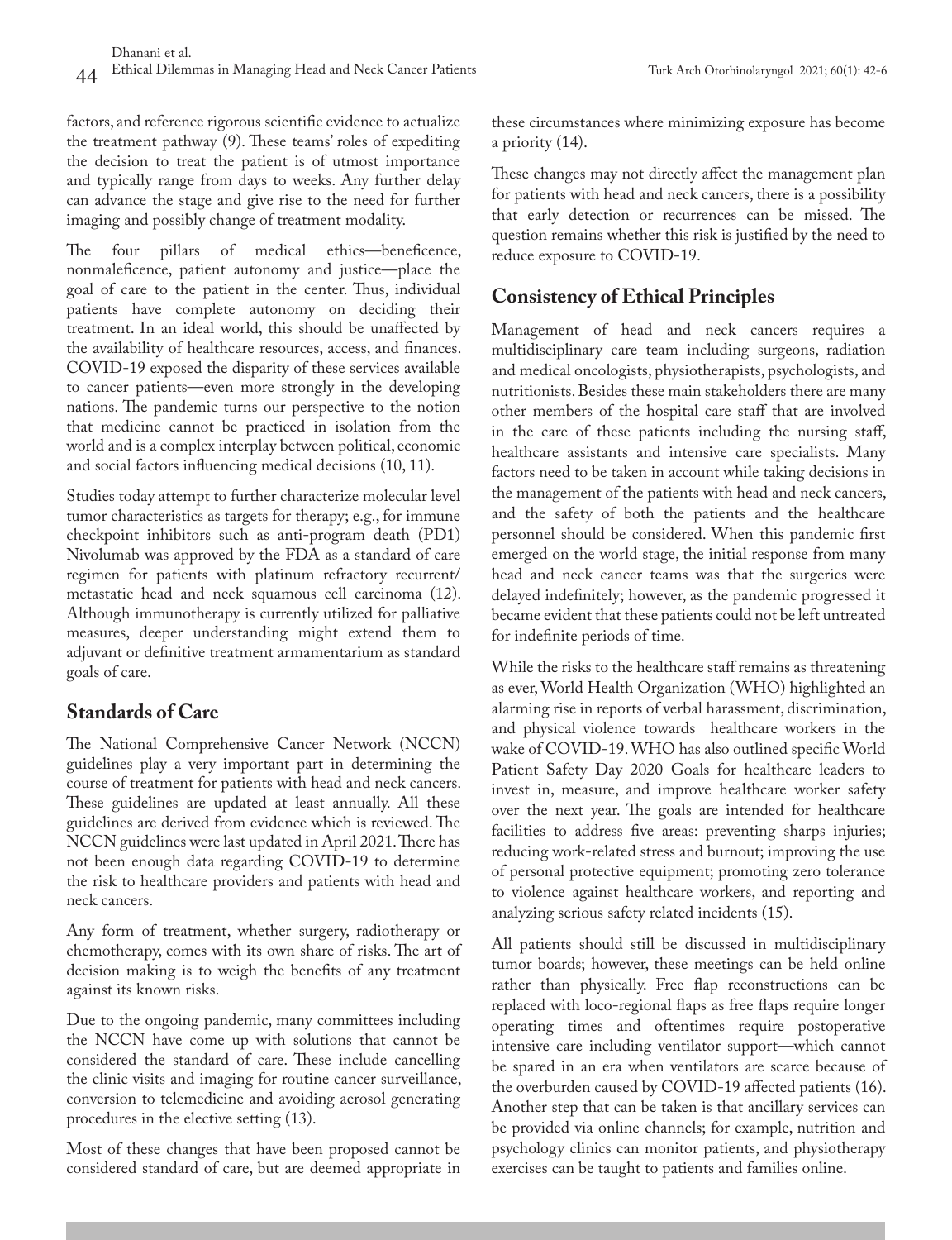Another important point that needs to be taken into account is that certain populations have been subjected to different treatments on basis of race, geographical and economic status while triaging patients for definitive treatment (17). All efforts should be taken to avoid this from happening and healthcare providers should partner with underrepresented groups to assure that the risks of care disparities are minimized in the face of crisis.

It is also important to take into account the patient's autonomy. It is the patient's right to make a decision about their medical care without their healthcare provider trying to influence their decision. The healthcare provider can help by informing the patient about the pros and cons of a particular management plan but cannot decide for the patient.

### **Allocation of Resources**

The burden of COVID-19 was borne by a number of departments within a state, but hospitals were the real shock absorbers. It created an immense logistic inconvenience for the hospitals that were already rich in resources; however, the hospitals in a developing country like Pakistan were out of the league. Surgical treatment is the mainstay of head and neck cancer management and cannot be performed without having a ventilator, intensive care unit or special care unit on back up. Additionally, the operating team must be provided with an adequate number of personal protective equipment (PPE) and respirators in order to operate on a patient with head and neck cancer, but unfortunately such items are already scarce (8).

This is where the justified allocation of the resources or what we call, rationing, comes to play its part. Rationing has always been a topic of debate among healthcare providers. It can simply be defined as refusing the most beneficial treatment for a patient and providing an alternative treatment because of the scarcity of resources (18). In otolaryngology and head and neck surgery, a number of daycare procedures can be delayed in given circumstances, but the treatment of a patient with squamous cell carcinoma cannot be delayed as it will result in the extension of the disease which can threaten the patient's life. Therefore, in such cases, economic rationing can be achieved by maneuvers like limiting the number of staff involved in the pre-, intra and post-operative care of the patient. This will not only reduce the number of PPEs, masks, gloves, etc. utilized but also will prevent the exposure of a number of staff in the times of pandemic. This will be then a part of rationing to promote public health, where the exposure of an infected patient to the staff and other patients in the hospital is minimized.

# **COVID-19 and Healthcare Workers**

An important consideration to be made is for the healthcare workers who are more vulnerable to dire complications of this disease, i.e., the elderly and those have other systematic diseases. A study from the USA and a systematic review published in BMJ have reported an alarmingly high rate of 37% mortality among healthcare workers who are above the age of 65 years (19, 20). This should prompt the authorities to keep these vulnerable healthcare providers away from taking care of patients with COVID-19 and instead use them in settings such as telemedicine, non-COVID-19 outpatient clinics or administrative positions. This can also be achieved by relocating the younger head and neck staff to the isolation wards if the units are having low number of cases.

## **Conclusion**

During the pandemic there has been a significant risk to patients as well as healthcare professionals. Further, COVID-19 has jolted the true spirits of head and neck oncological care delivery. It has created a hurdle that must be recognized as an ethical dispute between the care of an individual and care of the society.

We recommend provision of consistent and ethical care to the patients with head and neck cancer. All cases should be discussed in multidisciplinary tumor board meetings which can be conducted online. Free flap reconstruction can be replaced by local flap reconstruction where necessary. Head and neck oncology care providers should practice efficient selfcare and justified allocation of resources should be performed. Lastly this epidemic should prompt the authorities to make long term policies regarding ethical considerations in a future pandemic which may well turn to have a much higher morbidity and mortality ratio then the current pandemic.

**Peer-review:** Externally peer-reviewed.

#### **Author Contributions**

Surgical and/or Medical Practices: R.D., S.K.G., Concept: R.D., M.W., H.A.P., M.H., Design: R.D., H.A.P., A.B.S.V., Literature Search: R.D., M.W., S.K.G., M.H., Writing: R.D., M.W., H.A.P., S.K.G., M.H., A.B.S.V.

**Conflict of Interest:** No conflict of interest was declared by the authors.

**Financial Disclosure:** The authors declared that this study received no financial support.